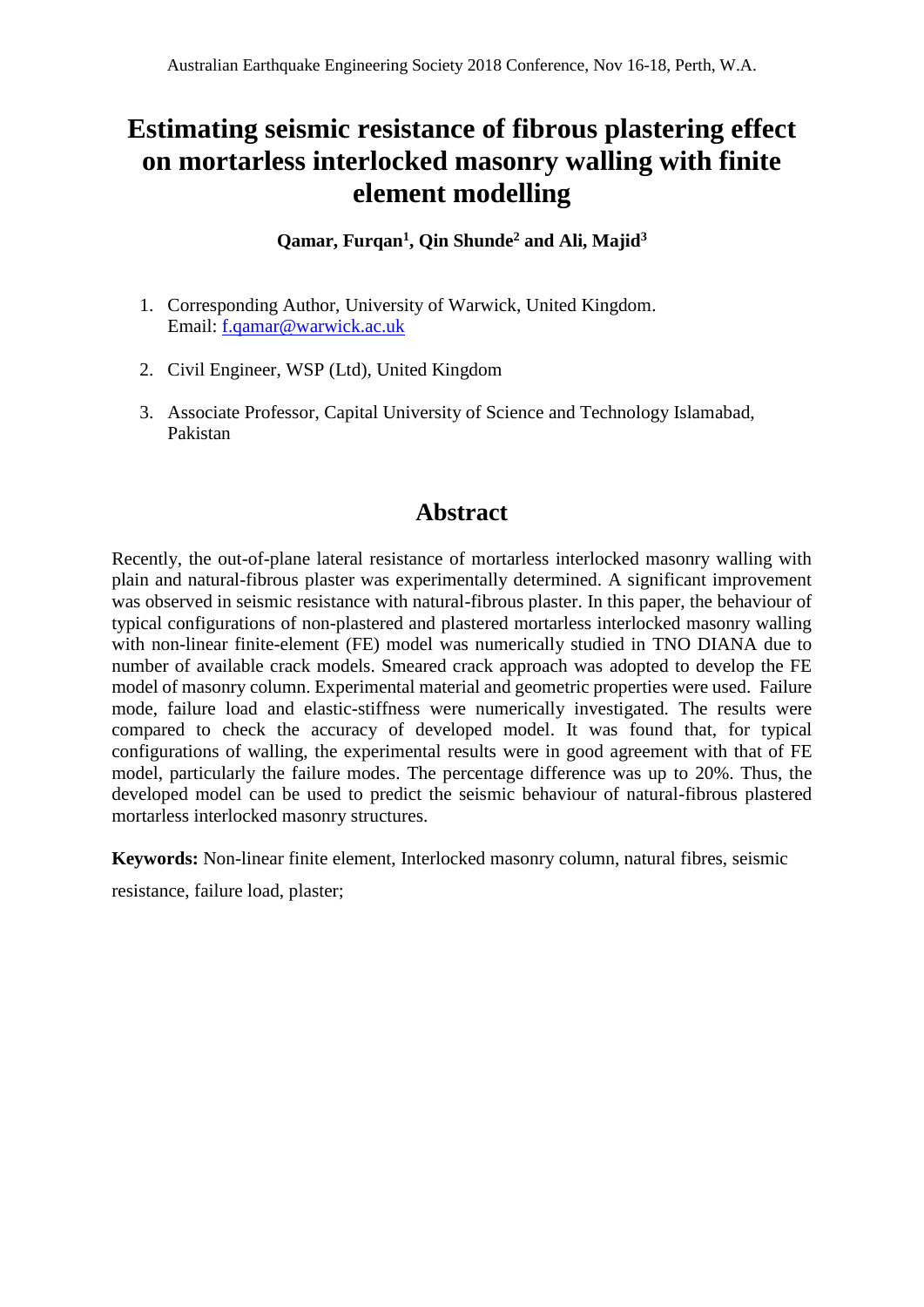### **INTRODUCTION**

Masonry is a common term for a composite material made of various separate small elements (units) bonded together by some binding filler (mortar) or interlocked mechanisms for mortarless construction (Giamundo,2014a). Historical masonry structures are normally classified as low strength due to number of reasons and these low strength masonry structures can be broadly divided into following three categories;

- a. Masonry with poor mortar strength
- b. Masonry with poor unit strength
- c. Masonry with poor unit and mortar strength

Masonry with poor mortar strength refers to the structures where unit/mortar/interlocked interface governs the formation of cracks and collapse mechanism. Masonry with poor unit strength related to the structures where strength of unit dominant the mechanical behaviour. Tuff blocks are prime example of this case. Whereas in the third case, strength of bond and unit is considered comparable and both have dominant effect on failure mode. The type of the material and the bond strength affect the mechanical performance of the overall masonry structure. Masonry walls are considered to be strong in resisting of vertical axial load (Gihad 2007) but there is always a need to improve their lateral resistance when subjected to lateral load (Khonsari 2018) like wind and earthquake. Evaluation of the safety of masonry structures against seismic loading is a complex problem and computational linear and non-linear methods are used in different studies (Cakti,2016). For modelling, finite element method is the most well-known analysis technique for elements when subjected to static and dynamic loading conditions. For a numerical model to effectively represent the behaviour of a real structure, both constitutive model and the input material properties must be selected carefully to consider the variation of masonry properties. Analysis was carried out using the computational software TNO DIANA for the application of finite element method. For masonry structure FEM analysis can be performed using different modelling approaches. The more refined approach used by other researcher is micro modelling approach (Parisi,2011). In this approach, different mechanical parameters and different constitutive laws can be utilised and also it allows for local failure of the units and the bonding mechanism and they can be modelled separately. In addition, it is possible to model the units with or without interfaces according to the smeared cracking approach. Smeared crack approach means that it doesn't track individual crack but smears their effect over the FE by modifying its mechanical properties (Soto, 2017 & Bejarano-Urrego, 2018). This approach is considered better than discrete crack approach, which require to update the mesh configuration as the cracks develop within FE model.

## **NUMERICAL SIMULATION**

The FEM analysis of the interlocked masonry column 1.5 m high as shown in the Figure 1a was carried out in 3D using software TNO DIANA v9.3. Three different types of model were produced based on the experimental work as detailed in Table 1. For blocks only model, the interaction between interlocked and blocks were modelled using the detailed micro-modelling approach (Giamundo,2014b & Lourenco,1996). The geometry of the experimental tests was reproduced modelling blocks and interlocked mechanism with interface elements between them as shown in Figure 1b. The selection of element types and material cracking and plasticity models were already successfully employed in other studies (Lignola, 2009 & Basili,2016) and will be applied in this study. A regular and dense discretization was used based on the CO16M eight-node quadrilateral isoparametric plane stress elements with an average dimension of 25 mm have been used for meshing both the blocks and the plaster as per previous studies (Lignola, 2009, Lignola 2012 & Basili,2016). Boundary conditions reproduced the experimental setup. The base sections of the masonry columns were fixed and load was applied by means of an imposed displacement at height of 1.0m as applied in experimental work. In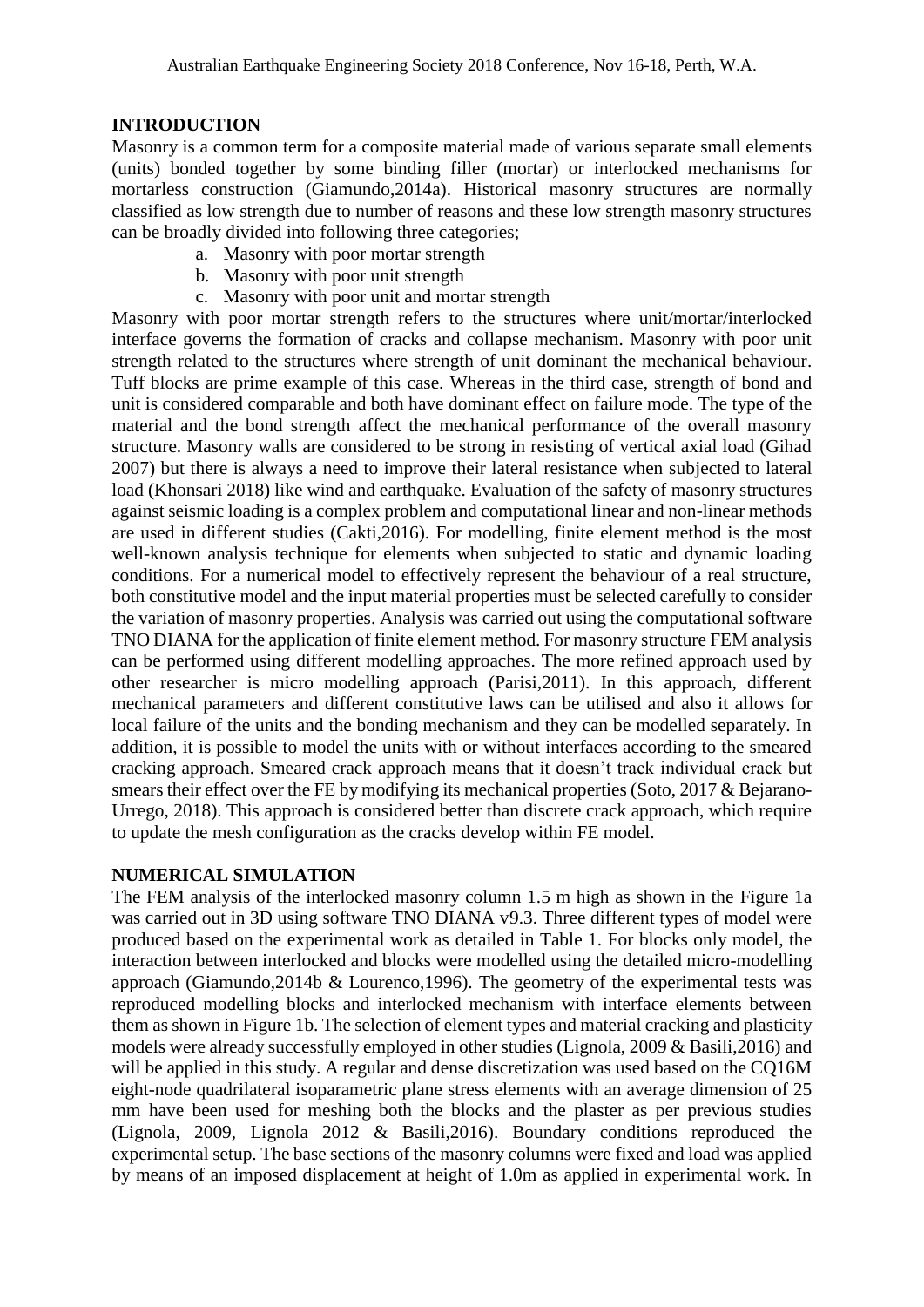the Figure 2, adopted fine mesh and load application is shown. The elastic in-plane behaviour of both block and plaster was defined by means of young modulus E, whereas post elastic inplane behaviour was defined by the multidirectional fixed crack model, which is based on fracture energy. In particular linear softening model in both tension and compression were adopted as compared to exponential tension softening and parabolic compression softening models, as used in other studies by Lignola, 2012 and shown in Figure 3. Modulus of elasticity and compressive strength for blocks and plaster were obtained from experimental work and fracture energy calibrated from these experimental works. Tensile strength is assumed 10% of compressive strength as per findings from other studies by Mohamad, 2007. All values used for material parameters obtained from experimental work are reported in Table 2.



**Figure 1: a:1.5m high interlocked plastered column, b. 3D model of column in TNO DIANA.** 



**Table 1: Labelling of TNO DIANA Models** 

**Figure 2: 1.5 m high column support condition and mesh size in TNO DIANA**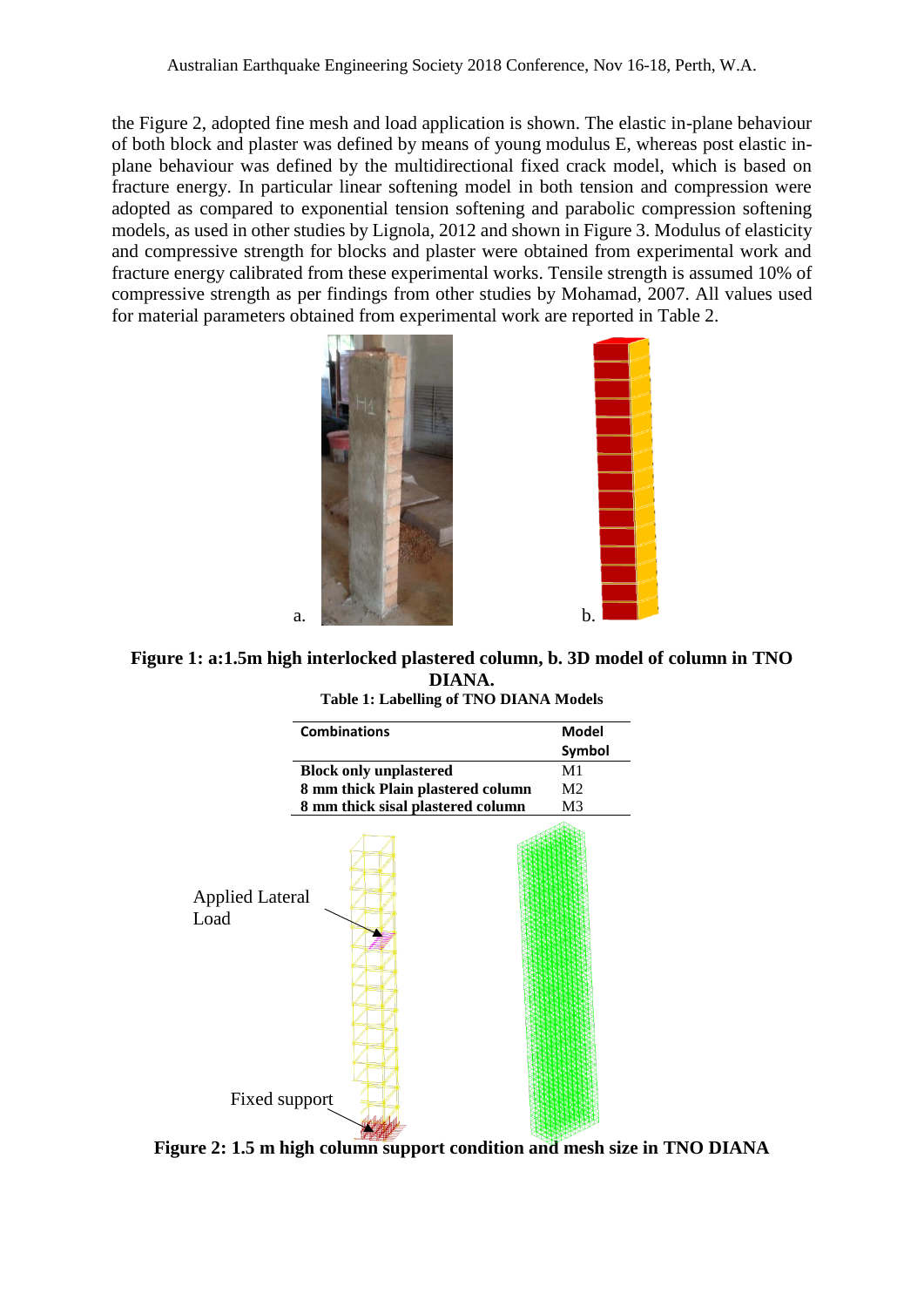

**Figure 3: Material model used in TNO DIANA (Lignola, 2012)**

| <b>Material</b>      | <b>Modulus</b><br>оf<br><b>Elasticity</b><br>E(MPa) | Poison's<br><b>Ratio V</b> | <b>Compressive</b><br>strength f <sub>c</sub><br>(MPa) | <b>Tensile</b><br><b>Strength</b><br>$f_t(MPa)$ | <b>Fracture</b><br>energy<br>Gf |
|----------------------|-----------------------------------------------------|----------------------------|--------------------------------------------------------|-------------------------------------------------|---------------------------------|
| <b>Block</b>         | 201                                                 | 0.15                       | 0.83                                                   | 0.080                                           | 0.0441                          |
| <b>Plain Plater</b>  | 2990                                                | 0.15                       | 19.33                                                  | 1.933                                           | 0.065                           |
| <b>Sisal Plaster</b> | 7175                                                | 0.15                       | 19.88                                                  | 1.988                                           | 0.657                           |

**Table 2: Material properties for block and plaster used in TNO DIANA**

#### **VALIDATION OF FE MODEL**

Experimental work was carried out for all the cases mentioned in Table 1 and the lateral peak/failure load for each case with FEM comparison is detailed in the Table 3. FEM analysis were carried out and compared with experimental values to validate the analysis.

| Model                              | <b>Experimental</b><br><b>lateral</b><br>peak/failure<br>load<br>(N) | <b>TNO DIANA</b><br><b>lateral</b><br>Peak/failure<br>load<br>(N) | <b>Difference</b><br>(%age) |
|------------------------------------|----------------------------------------------------------------------|-------------------------------------------------------------------|-----------------------------|
| <b>M1</b> (Block only unplastered) | 20                                                                   | 19                                                                | 5                           |
| M2 (8 mm thick plain plastered)    | 192                                                                  | 134                                                               | 44                          |
| M3 (8 mm thick sisal plastered)    | 261                                                                  | 154                                                               | 41                          |

**Table 3: Comparison of experimental and TNO DIANA results** 

For block only unplastered case, good agreement was achieved with only 5% difference. Whereas for all other cases, the values obtained from TNO DIANA was found 40-45% lower than the experimental values. This difference can be attributed to unknown behaviour of interface between block and paster which is considered as a perfect bond with a finite stiffness whereas in reality the value of stiffness could be higher than the value considered in the model. The failure and crack development in TNO DIANA models were also evaluated and found comparable with the experimental work failure as shown in Figure 5(a-c). For block only unplastered cases, cracks developed at the base of column with progression from tension to compression face similar to experimental results as shown in the Figure 4a. Similar crack development was observed in all other cases as shown in the Figure 4b and 4c, i.e. starting from tension to compression face. It was observed for the plain and sisal plastered columns, uniform propagation of cracks at the tension face of columns due to the presence of plaster and was also found stress concentration at the point of lateral load application.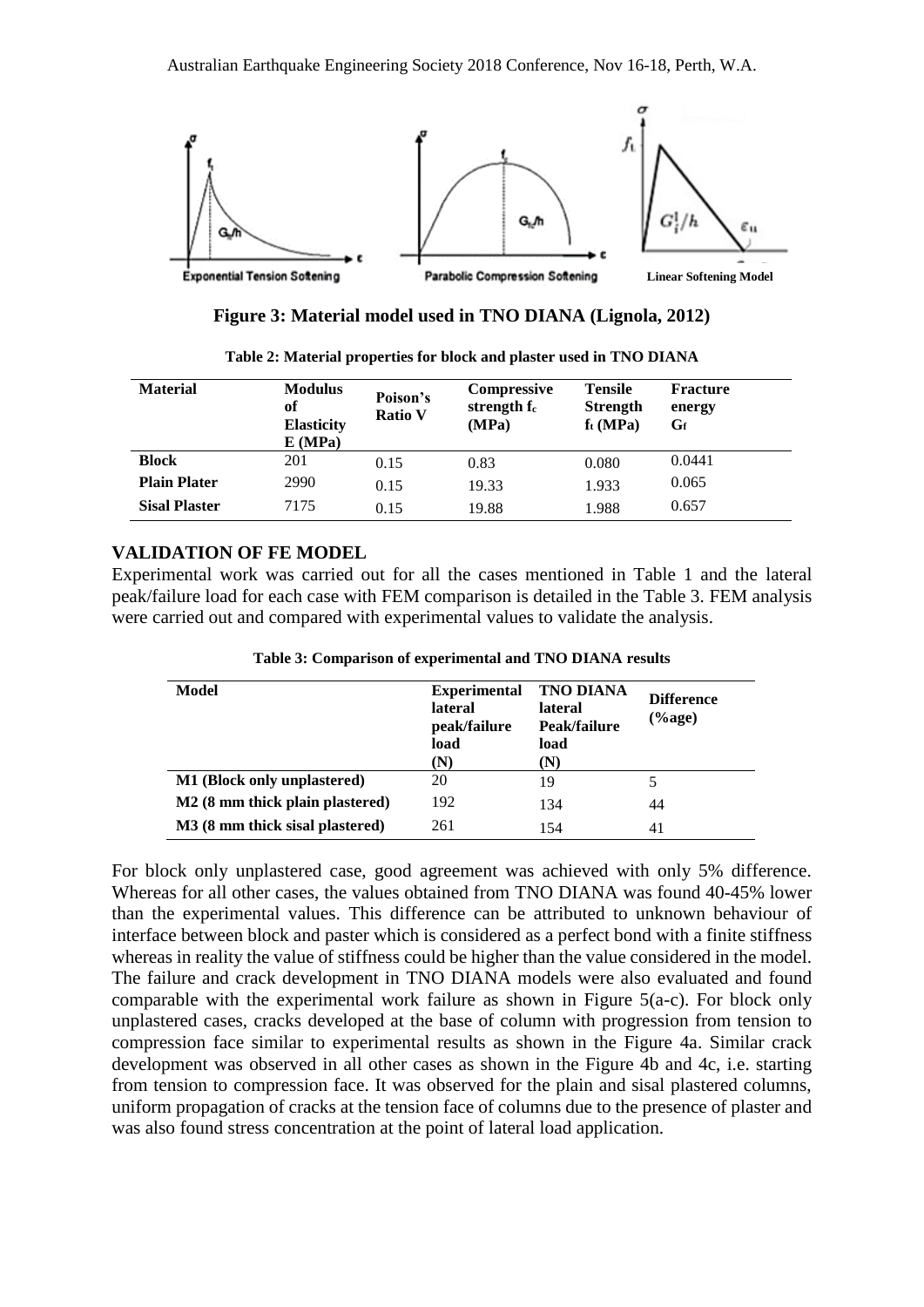

**Figure 4: crack development a. block only model; b. plain plastered model; c. sisal plastered model**



**Figure 5: Experimental failure a. block only unplastered; b. plain plastered; c. sisal plastered**

#### **Discussion**

Figure 6 (a-c) shows the load displacement curves for FE analysis and experimental work. Figure 6a curves represents the unplastered block only sample and Figure 6b & c shows the plain and sisal fibrous plastered samples. It was observed that the FE analysis curves for unplastered samples showed similar behaviour, whereas, for both plain and fibrous cases showed higher stiffness as compared to the experimental curves which might be related to the unknown behaviour of plaster and block interface included in the model. The comparison of displacement for all cases with experiments showed good agreement i.e. for unplastered block only sample was comparable up to 10 mm, for plain plastered samples ranged between 3-5 mm and for fibrous samples was observed between 16 -20 mm. The peak lateral load for unplastered was 20 N for both experimental and FE analysis, plain plastered sample was found 192 N for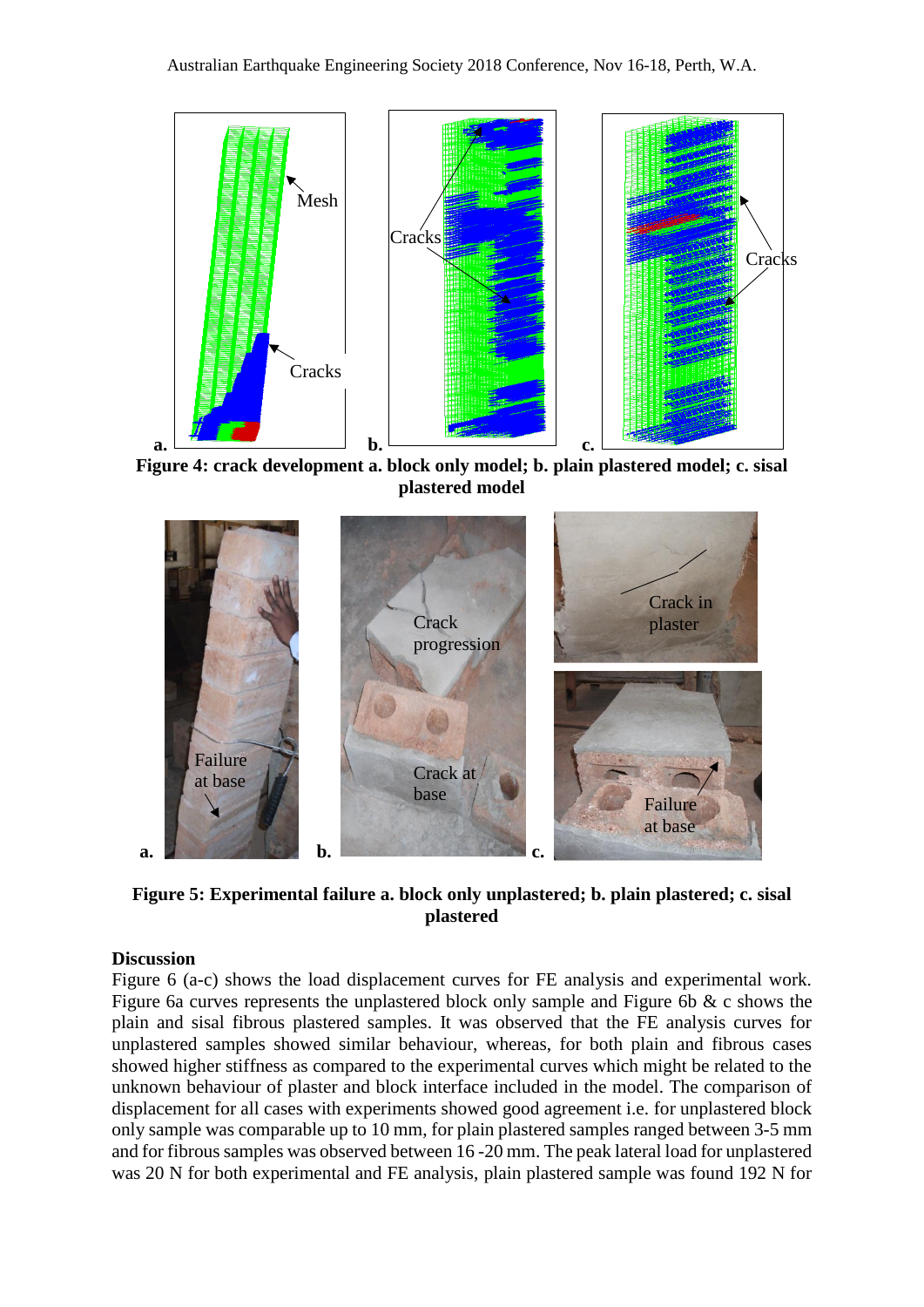experimental work and 134 N from FE analysis which showed 30% difference, whereas, for sisal fibrous plastered column peak lateral load was observed 154 N for FE analysis and 261 N for experimental work which showed 40% difference between the two. The addition of fibres showed similar behaviour in experimental and FE analysis and showed increased ductility as compared to plain plastered sample.



#### **Figure 6: Load displacement curves a. unplastered block only; b. plain plastered; c. sisal fibrous plastered**

#### **CONCLUSION**

In this paper results of experimental work for interlocked masonry column with fibrous plaster and un plaster were evaluated using non-linear FEM analysis using TNO DIANA and following conclusion are observed;

- 1 3D FEM analysis using TNO DIANA software for non-plastered and fibrous plastered column were produced as per previously executed experimental work.
- 2 Lateral failure load was compared with the experimental work and found in good agreement for unplastered block only model with 5 % difference.
- 3 The outcome from analysis agreed with the experimental work showing enhanced failure resistance by adding plaster and sisal fibres to interlocked masonry column
- 4 The cracks propagation within FE model matched with the experimental work showing failure at the base for unplastered block only model.

The development and validation of these FE models will allow to carry out the parametric studies including the variation of plaster strength and thickness. These can also be utilized in future study to evaluate the seismic parameters for masonry structure.

#### **Acknowledgements**

The authors would like to thank all people and organizations who helped them throughout this research work. The careful review and valuable recommendations by the anonymous reviewers are appreciatively acknowledged.

#### **REFERENCES:**

Basili, M., Marcari, G. & Vestroni, F. (2016) Nonlinear analysis of masonry panels strengthened with textile reinforced mortar. *Engineering Structures*, 113 245-258.

Bejarano-Urrego, L., Verstrynge, E., Giardina, G. & Van Balen, K. (2018) Crack growth in masonry: Numerical analysis and sensitivity study for discrete and smeared crack modelling. *Engineering Structures*, 165 471-485.